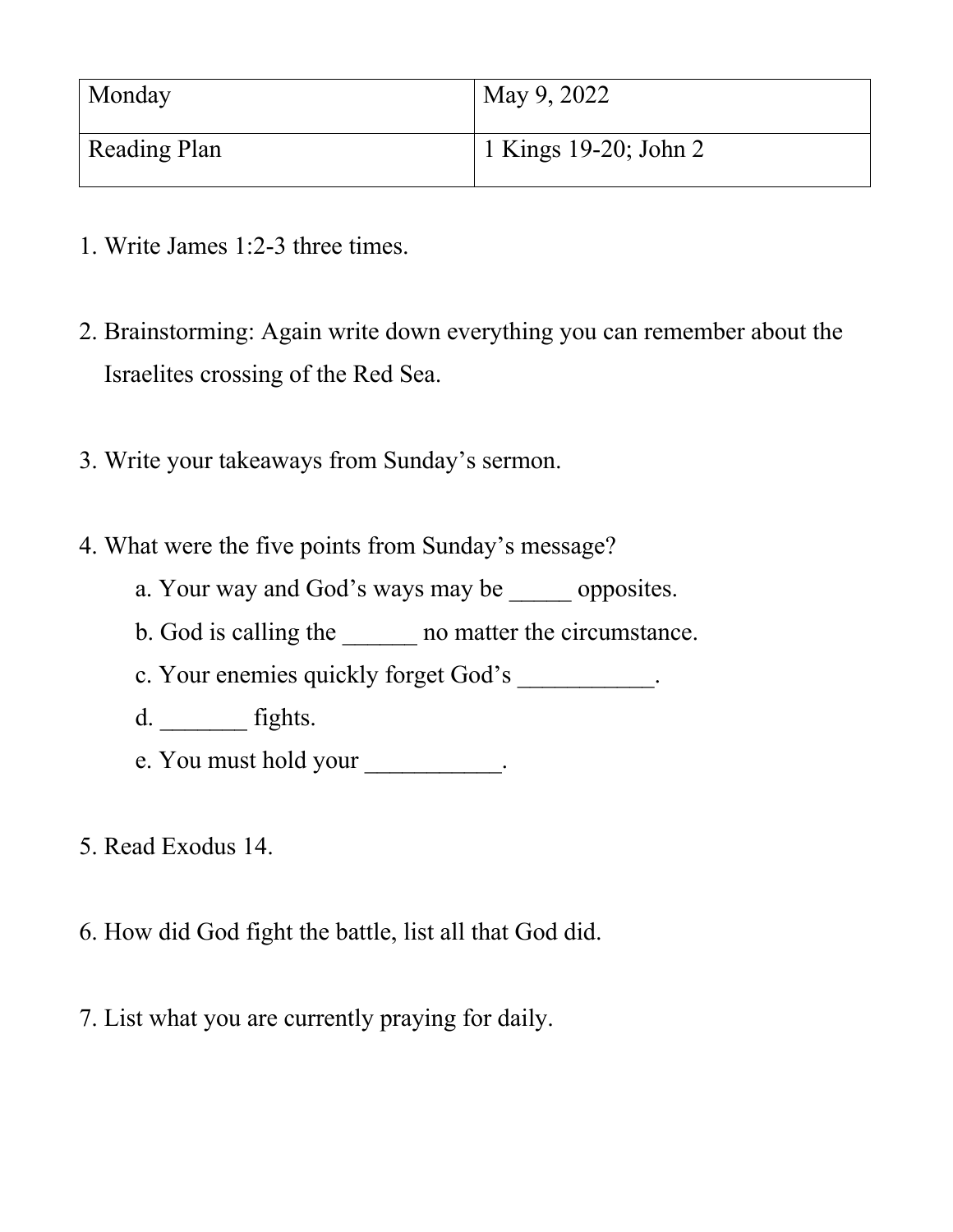| Tuesday             | May 10, 2022               |
|---------------------|----------------------------|
| <b>Reading Plan</b> | 1 Kings 21-22; John 3:1-21 |

- 1. Write James 1:2-3 three times.
- 2. Read Exodus 14.

3. Then I will harden Pharaoh's heart, so that he will pursue them; and I will gain \_\_\_\_\_\_\_\_\_\_\_ over Pharaoh and over all his army, that the Egyptians may that I am the Lord." And they did so.

- 4. Why had the Pharoah let the Israelite people go?
- 5. What does God require from the Egyptian people and Pharoah?
- 6. How many chariots did the Pharoah take with him?

7. What does it mean to cry out? Who cried out in this story? Why did they cry out?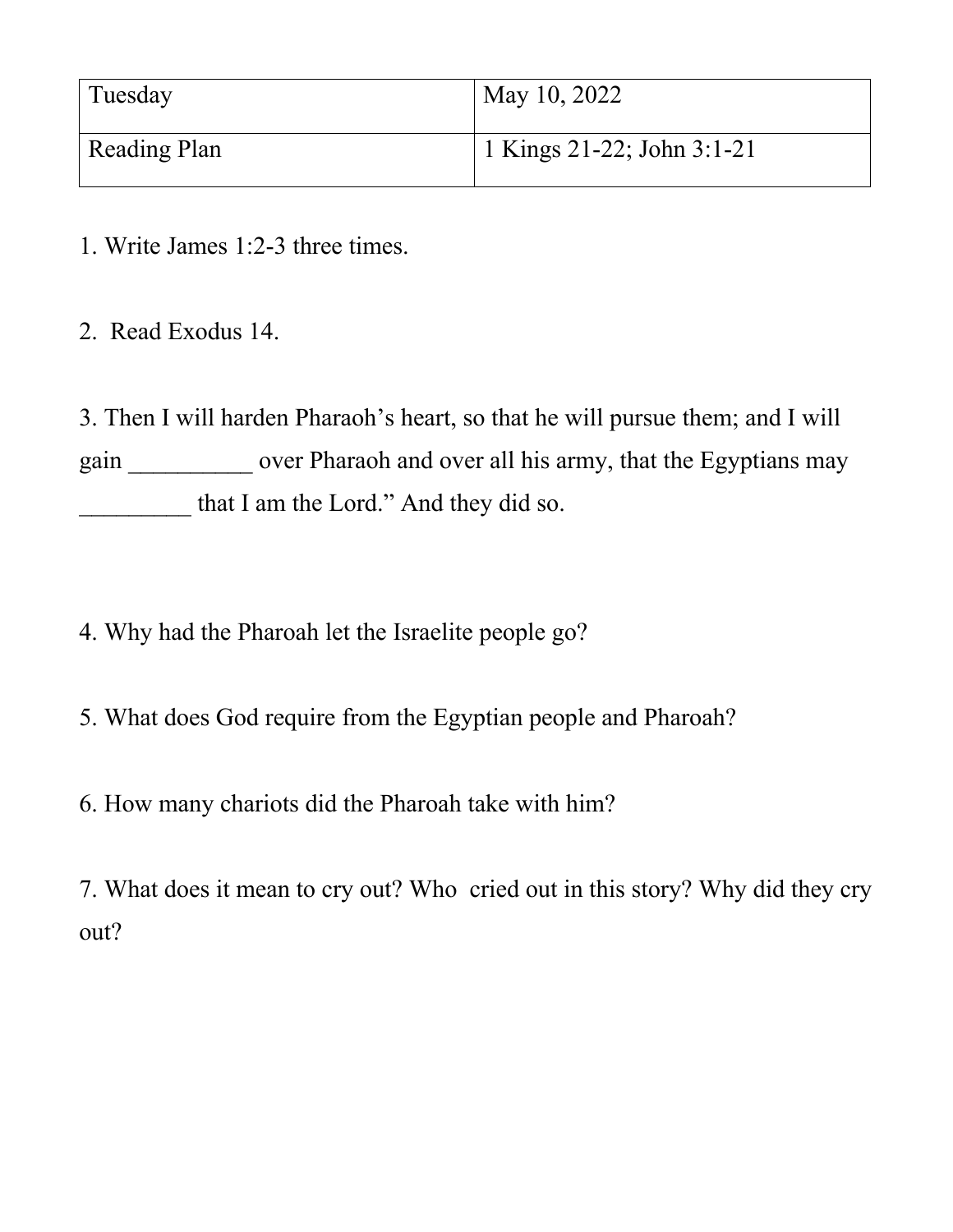| Wednesday    | May 11, 2022                      |
|--------------|-----------------------------------|
| Reading Plan | $\vert$ 2 Kings 1-3; John 3:22-36 |

- 1. Write James 1:2-3 three times.
- 2. Read Exodus 14.
- 3. The question has been raised, do you think your instructions on Sermon Prep regarding takeaways and preparing to speak them on Wednesday Night causes some people not to share? **My response was, i certainly hope so. My declaration to all who read this is very simple, i absolutely hope so!** But before you go all judgmental and winey on me, hear the truth of my heartbeat. You need to be prepared to speak. You are about to open up and share with the children of God what He spoke to you and showed you in and through His Word, so that, they too may see the Truth, and be transformed to walk in it. Yes, yes, yes, you should be prepared, and you should be clear, and what you say should be edifying. So I cannot stress enough, be prepared. Your nerves, your anxiety, your searching for the right word, that is all part of the speaking. I don't think you should worry about that one bit, God will show you how easy He can overcome that. You prepare and know your Lord and Savior Jesus Christ is always prepared.

Prepare your takeaways for discussion. Be pointed and purposeful in what you desire to say. **Remember several people would like to speak so work on**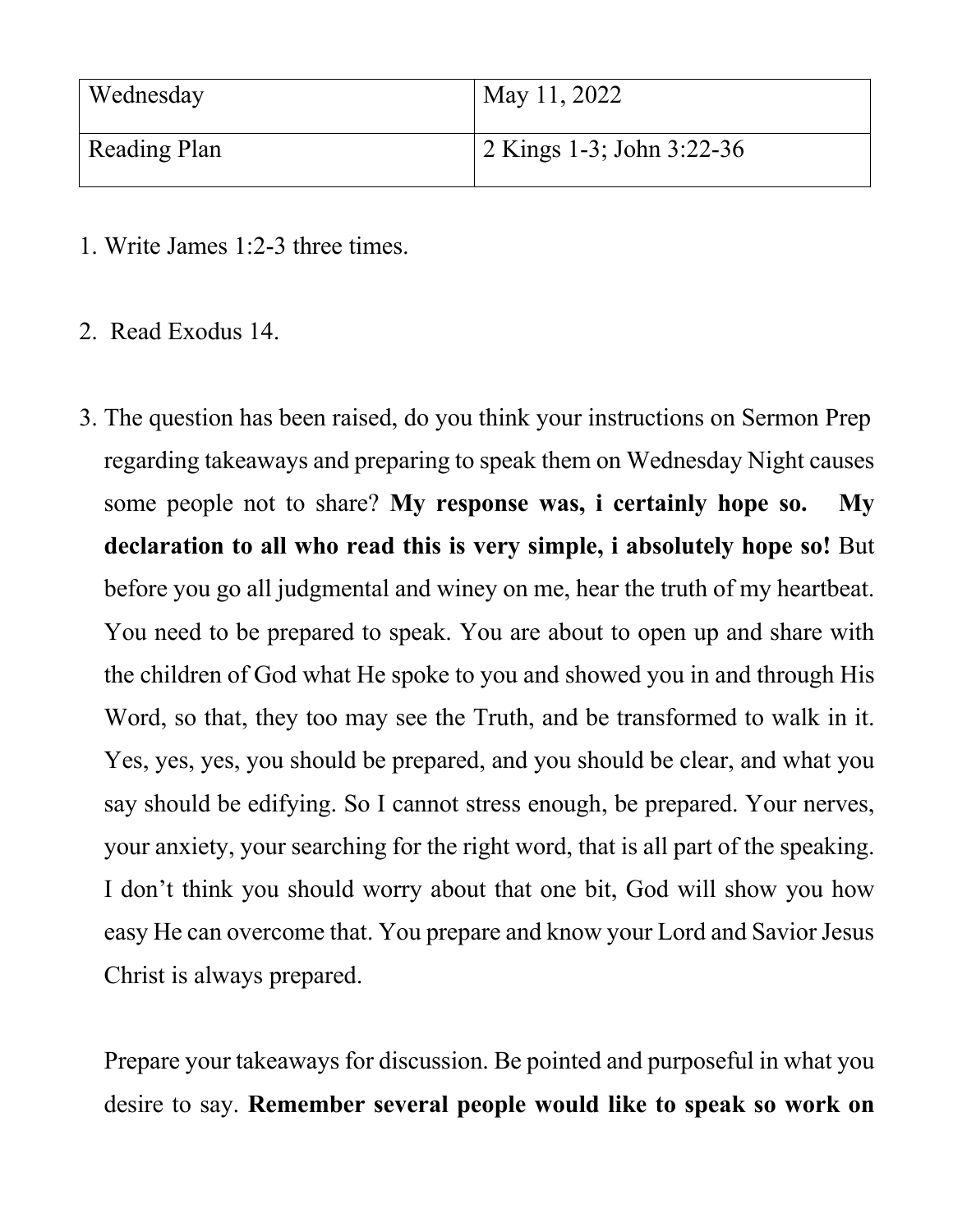**what you want to say, be pointed and brief.** Write it down, but you are not expected to say everything you write down. You are not being asked to discuss everything you write down from your takeaways. You are being asked to discuss **something (a part) the Lord used to speak to you clearly**. Share what God leads you to share. Be confident to share as He leads you, as it will impact others and perhaps open their eyes to clarity and strength. **With that said, let us be efficient in our delivery and purposeful in what we say. Let us be prepared. God anoints preparation….BE PREPARED!**

- 4. Is this not the word that we told you in Egypt, saying, 'Let us alone that we may serve the Egyptians'? For it would have been for us to serve the Egyptians than that we should die in the wilderness."
- 5. What caused the Israelites to declare it was better in Egypt?
- 6. Have you ever second guessed the working of God in your life explain?
- 7. How did Moses respond to the people?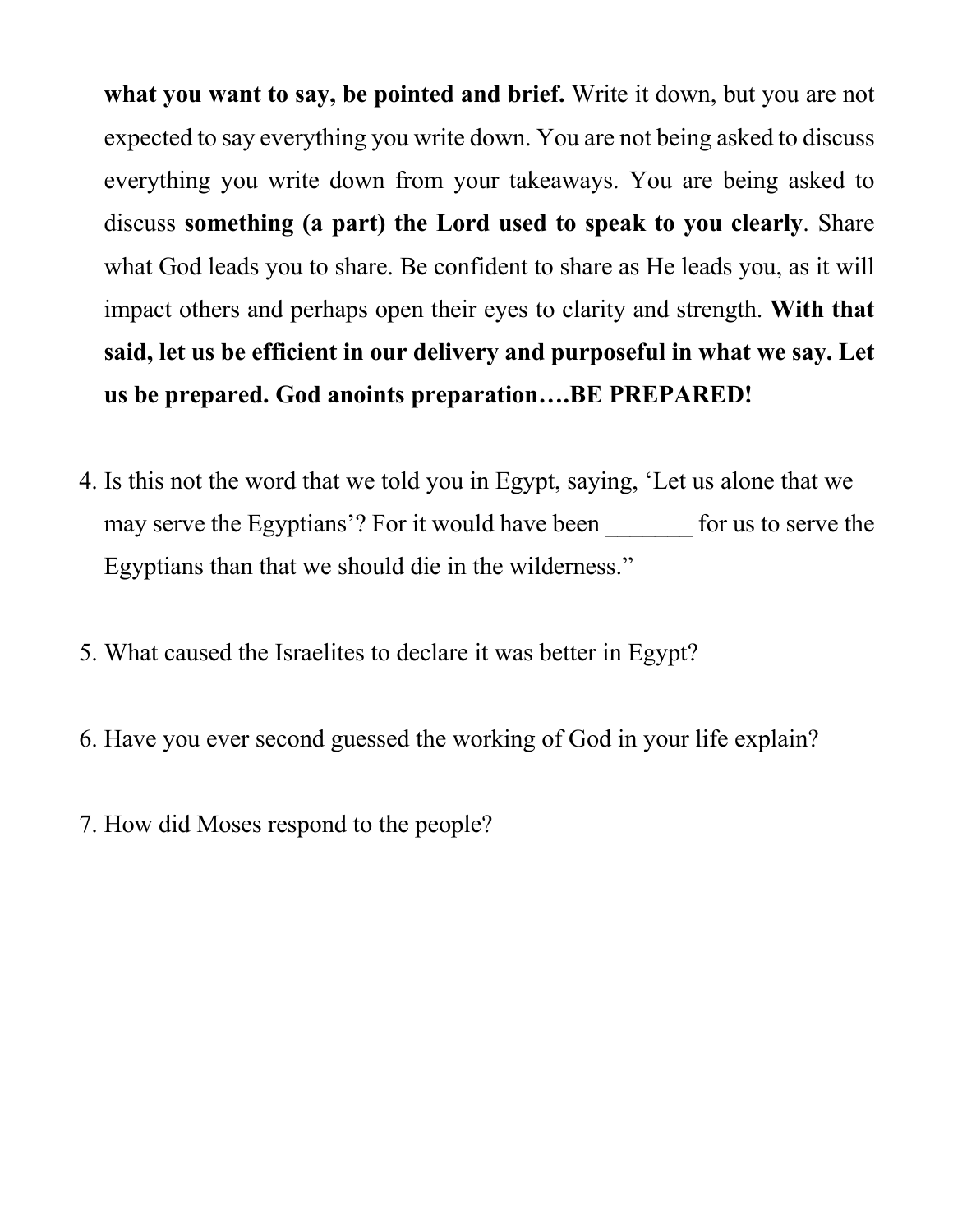| Thursday            | May 12, 2022                      |
|---------------------|-----------------------------------|
| <b>Reading Plan</b> | $\sqrt{2}$ Kings 4-5; John 4:1-30 |

- 1. Write James 1:2-3 three times.
- 2. Read Exodus 14.
- 3. What did God do keep the Egyptian army from overtaking the israelites?
- 4. Describe the water as the Israelites crossed the Red Sea?
- 5. Who looked down upon the army of the Egyptians?

6. Now it came to pass, in the morning watch, that the Lord looked down upon the army of the Egyptians through the pillar of fire and cloud, and He the army of the Egyptians.

7. What did God do to the Egyptian Army?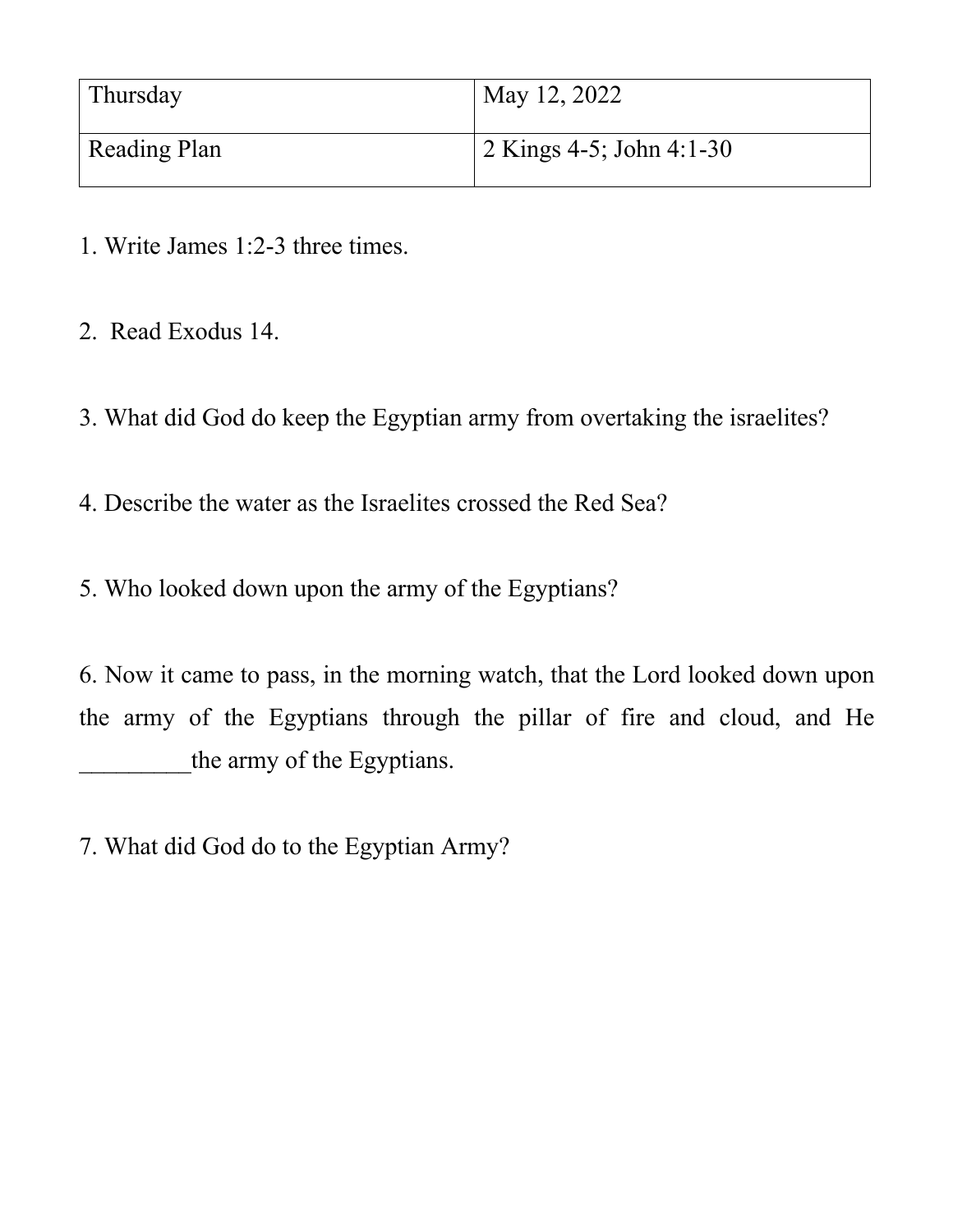| Friday              | May 13, 2022                       |
|---------------------|------------------------------------|
| <b>Reading Plan</b> | $\sqrt{2}$ Kings 6-8; John 4:31-54 |

- 1. Write James 1:2-3 three times.
- 2. Read Exodus 14.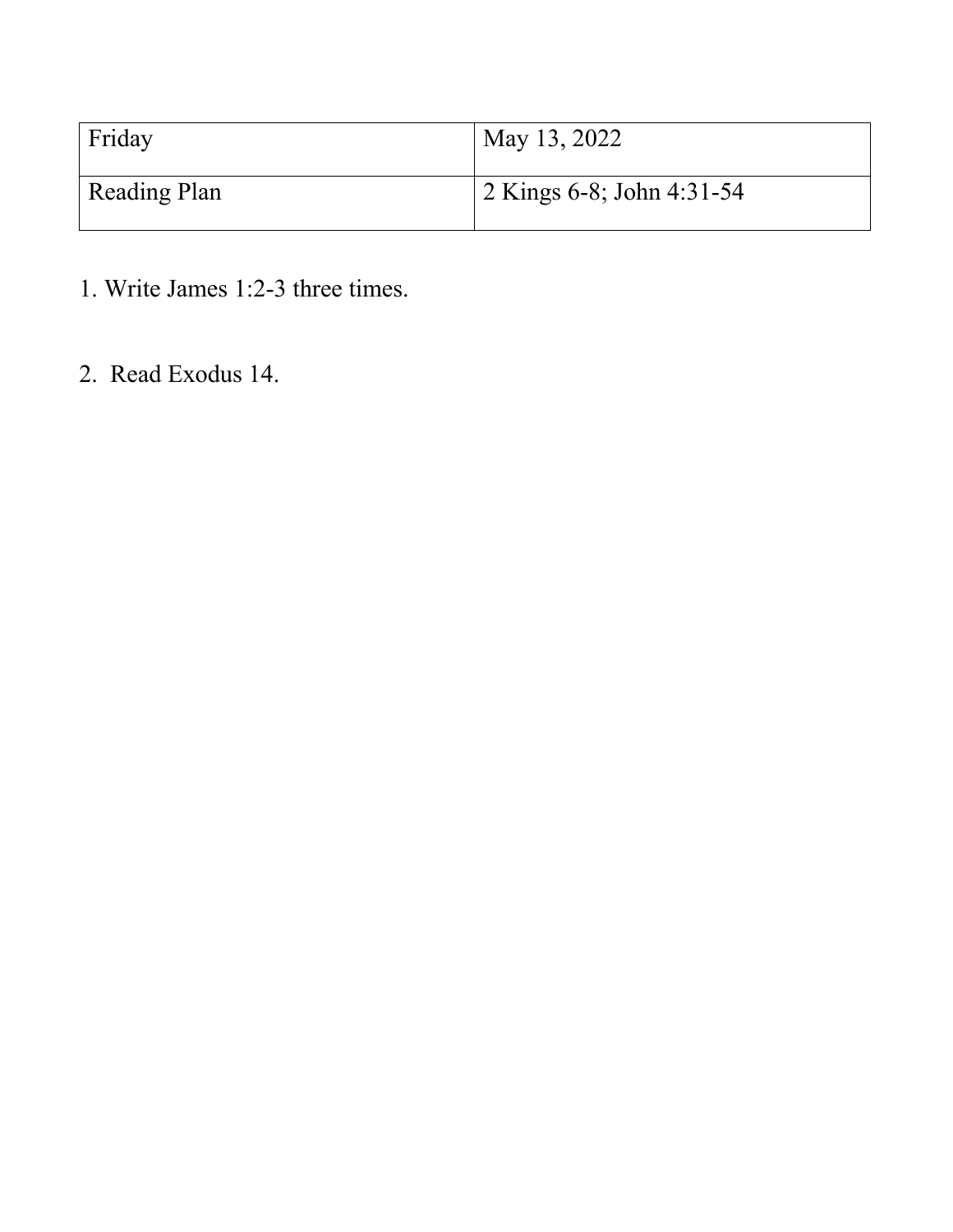| Saturday            | May 14, 2022                      |
|---------------------|-----------------------------------|
| <b>Reading Plan</b> | $\sqrt{2$ Kings 9-11; John 5:1-24 |

- 1. Write James 1:2-3 three times.
- 2. Read Exodus 14.
- 3. Who wore a coat of many colors? Who was he?
- 4. Read two Proverbs your choice. Explain what they mean.
- 5. Call someone you love and share with something you learned this week.
- 6. Write the books of the Bible in order.
- 7. Pray for service tomorrow. Be ready to recite the memory verse for this week. Pray for your pastor. Pray for your church family. Pray for all who volunteer each and every week. Walk worthy of the calling today! Talk with someone about your preparation this week! Write the mission statement of theway church.